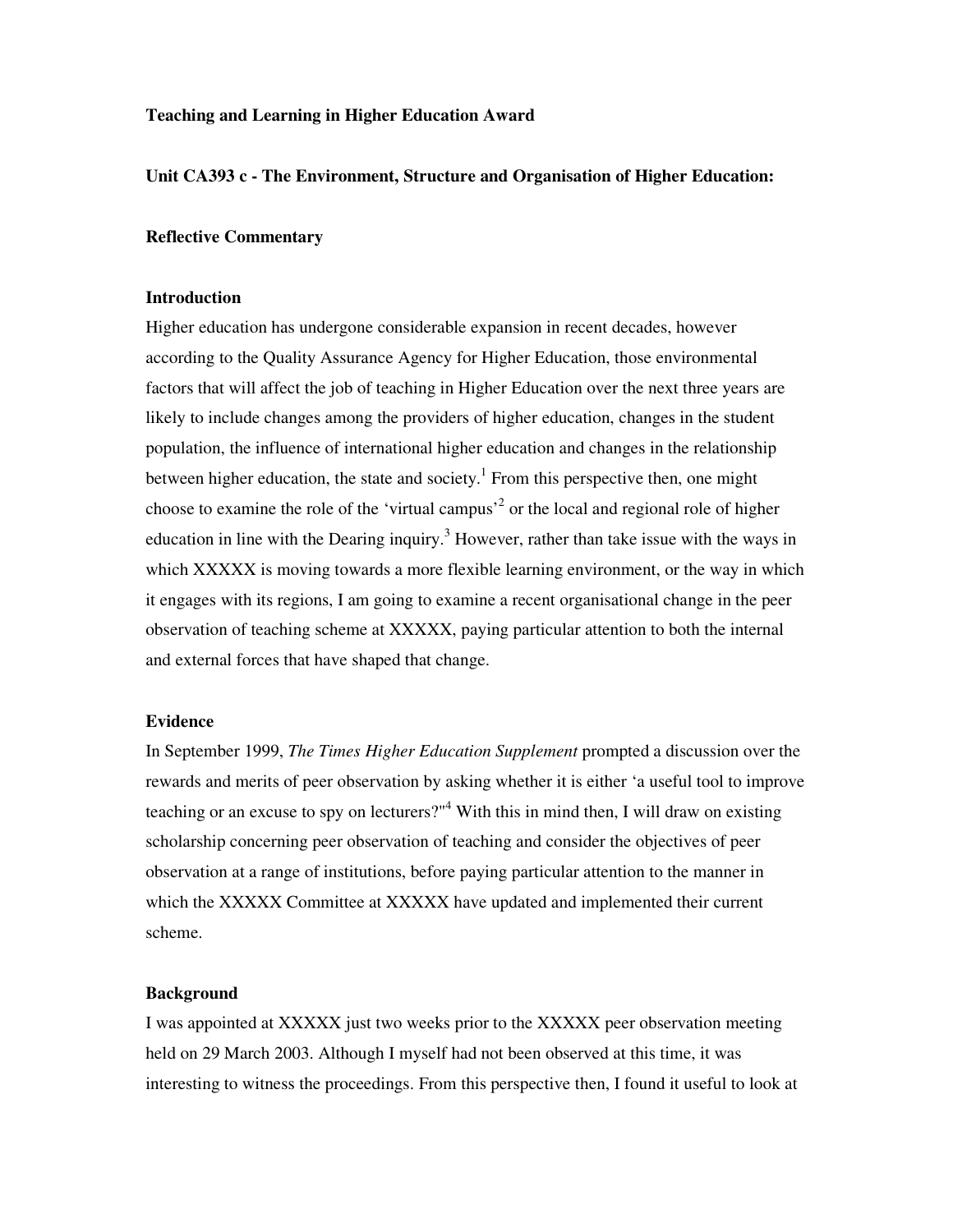the ways in which the peer observation scheme operated and the reasons why the XXXXX chose to adopt this particular scheme.

One of the papers that was handed out as part of the peer observation meeting was a page entitled 'Planning a Peer Observation Scheme.' The paper demonstrated the many different kinds of peer observation schemes that existed, taking issue with the way in which each scheme operated and the tensions that each might address. For example, we are introduced to alternative schemes that can be understood as either formative or summative, confidential or public, flexible or fixed, voluntary or compulsory etc.<sup>5</sup> It was suggested that starting a new peer review process with a small group would be advantageous due to the fact that it would allow the scheme to adapt and develop practices before encouraging other members of staff to join in as the scheme makes progress. However, the fact that the scheme at Bath Spa was to be introduced to a large 'start' group meant that the scheme would 'probably require more formal agreement' concerning the design, ethos, practices and material used.<sup>6</sup>

#### **Peer Observation of Teaching**

At a very general level, peer observation can be understood as a scheme that involves a range of teaching staff being both observed and the observer in the classroom. Reviewing the teaching process in this way should enable teachers in Higher Education to gain new ideas and fresh perspectives about teaching from colleagues, allowing them to consider the relationship between such teaching and student learning.<sup>7</sup> Peer observation of teaching is increasingly used in Higher Education to enhance learning and teaching practice, and in order to respond positively to external review. After all, according to Larry Rowan, student evaluations do not provide a complete picture of teaching and learning in Higher Education. We are told that:

Although it is clear that students can reliably judge many aspects of a course and a teacher's methods, their perspective is necessarily limited to their personal experience as students. In the search for better ways to evaluate and improve teaching, many institutions are experimenting with systematic peer evaluations that include classroom observations and peer review of course materials. In a comprehensive evaluation program, the results of student evaluations and peer evaluations, along with course materials, are brought together in a teaching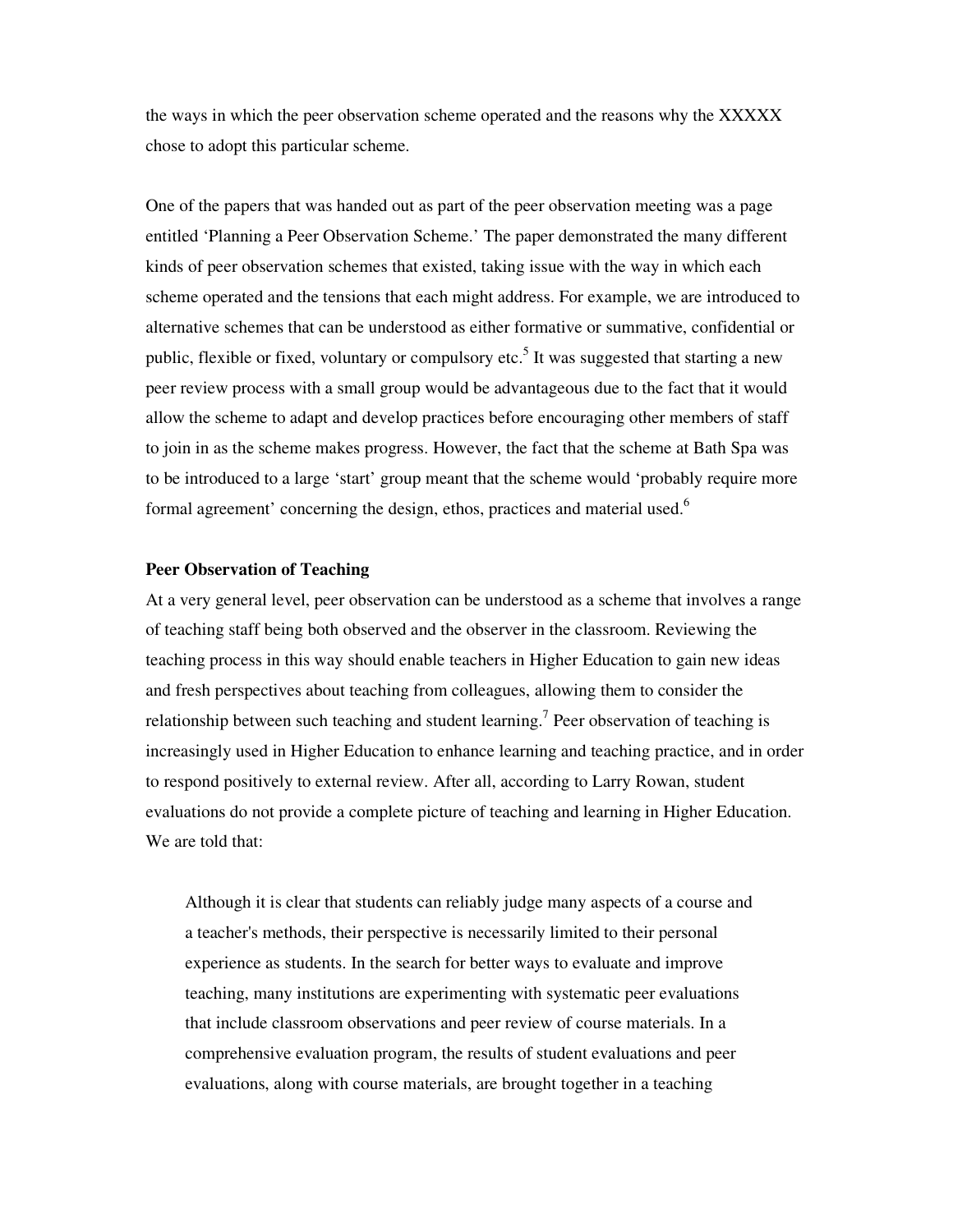portfolio that presents a reasonably complete picture of an individual's teaching competency. 8

Therefore, while key authors on peer observation agree that such observation of teaching is a useful part of a peer evaluation process,  $9$  so too, various Higher Education institutions recognise the value and importance of such a scheme. The University of Sussex's Learning and Teaching strategy identifies peer observation of teaching as an activity important both to enhancing the status of teaching and learning and to strengthening quality assurance processes.<sup>10</sup> We are informed that the objectives of peer observation at this institution are to: i) help ensure that the University is providing a high quality educational experience for students, ii) encourage staff to reflect on effectiveness of their own teaching and to identify their development needs, iii) foster discussion and dissemination of best practice, iv) enhance the importance attached to the quality of teaching, v) identify any weaknesses and put in place an action plan to remedy them, vi) help inform both personal and subject group staff development planning and vii) to help staff prepare for QAAHE subject review.<sup>11</sup>

# **Peer Observation at XXXXX**

In subject reviews since XXXXX, the overall average for the Teaching, Learning and Assessment aspect of provision at XXXXX has been said to have improved, although it has remained one of the weaker aspects judged by reviewers.<sup>12</sup> From this estimation then, the QAA handbook for academic review states that 'using evidence related to curricular content and indirect evidence related to teaching, such as student feedback and internal peer review, academic reviewers should attempt to evaluate the breadth, depth, pace and challenge of curricular delivery.<sup>13</sup> In response to such reviews, the recent self-evaluation document states that the assurance of teaching quality through staff support and development operates at various complementary levels within the XXXXX, from centrally funded staff training schemes to School-operated forms of staff development.<sup>14</sup> However, for the sake of this commentary, I will focus on the ways in which XXXXX has updated its peer observation of teaching scheme as a way of enhancing the quality of teaching and identifying development needs.

Prior to the 2003 peer observation of teaching, XXXXX had voluntary and private rather than compulsory and public systems of peer observation in place. However, with regard to the nature of the updated scheme we are informed that the XXXXX 'advocated a peer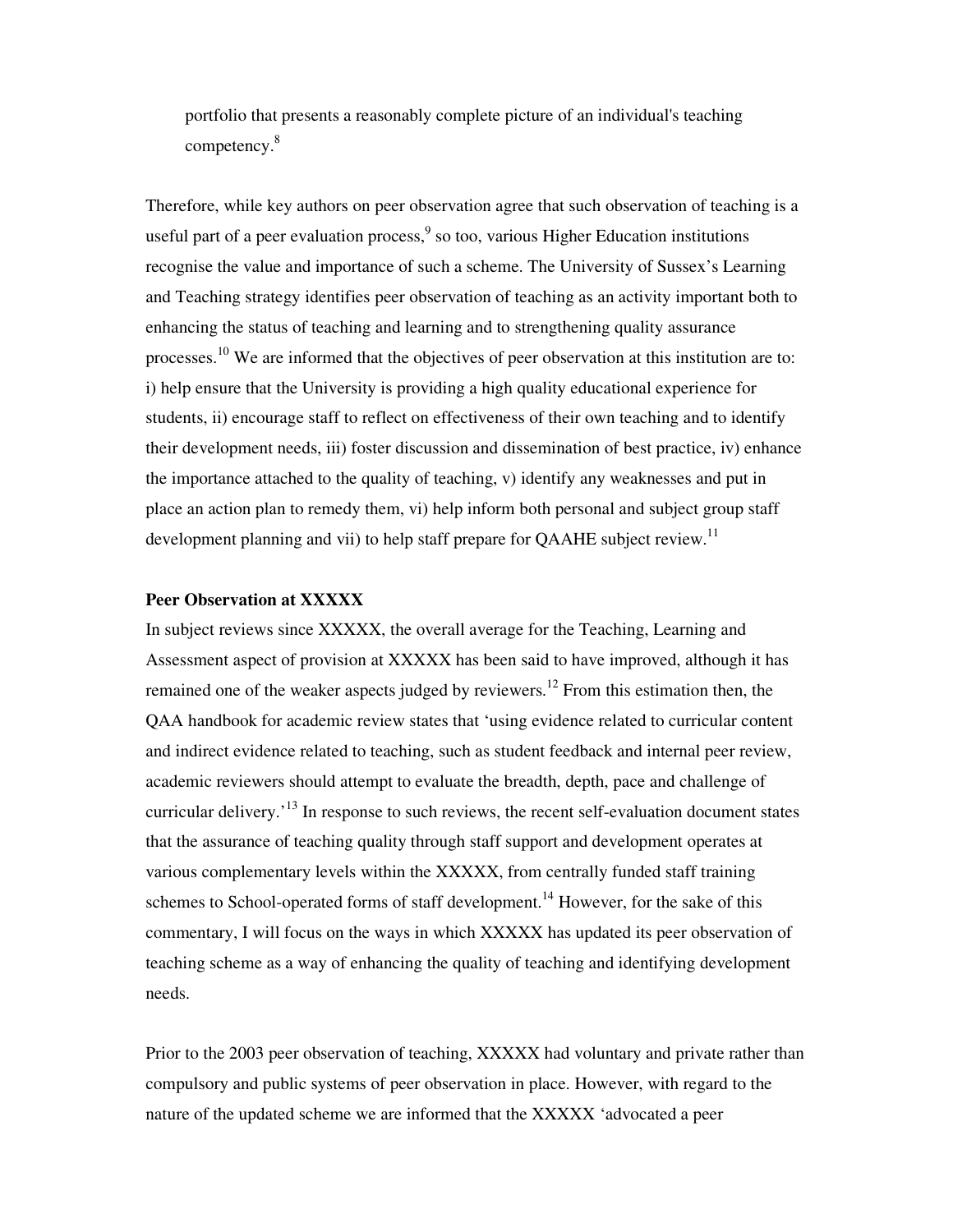observation scheme designed to enhance good practice by an exchange of views and counselled against one based on evaluation of teaching.' With this in mind then, we are then told that for these reasons 'the title peer observation of teaching was considered more appropriate than peer review of teaching and any link to appraisal was seen as counterproductive.' More importantly however, was the fact that the XXXXX Committee was determined that a single system would be used, a version of what had been done in the former XXXXX faculty.<sup>15</sup> From this perspective then, the aims of the peer observation scheme can be understood as i) encouraging the sharing of good practice among teaching staff, ii) identifying aspects of pedagogy that could usefully be improved, iii) finding appropriate ways of achieving improvements where needed, iv) promoting the active participation of all permanent members of teaching staff and, as far as possible, of hourly paid staff and v) assuring managers that the quality of teaching is being monitored and enhanced.<sup>16</sup>

These changes in the peer observation scheme have arisen for a variety of reasons including the internal desire for a single operational and regulated system, the pursuit of the XXXXX for the XXXXX accreditation and the result of the HEFCE 'Rewarding and Developing Staff' Human Resources strategy funding. Although the scheme could have been a confidential, informal and flexible process within a subject-specific context, the chosen system has been set as public, formal, fixed and generic. At this moment in time, I cannot assess how the scheme has been received. However, if one considers that change involves change, or rather that 'initial plans and visions themselves change as they are implemented and adopted,<sup> $17$ </sup> then only time will tell if this new scheme will be well received and wellregulated within the XXXXX.

## **Bibliography**

Braskamp, L and Ory, J. (1994). *Assessing Faculty Work: Enhancing Individual and Institutional Performance: Enhancing Individual and Institutional Performance* New York: Jossey-Bass

Cohen, P. S. and McKeachie, W. J. (1980). "The Role of Colleagues in the Evaluation of College Teaching." *Improving College and University Teaching*, 28, 147-154.

Hannan, A. and Silver, H. (2000). *Innovating in Higher Education: Teaching, Learning and Institutional Cultures*. Buckingham: Open University Press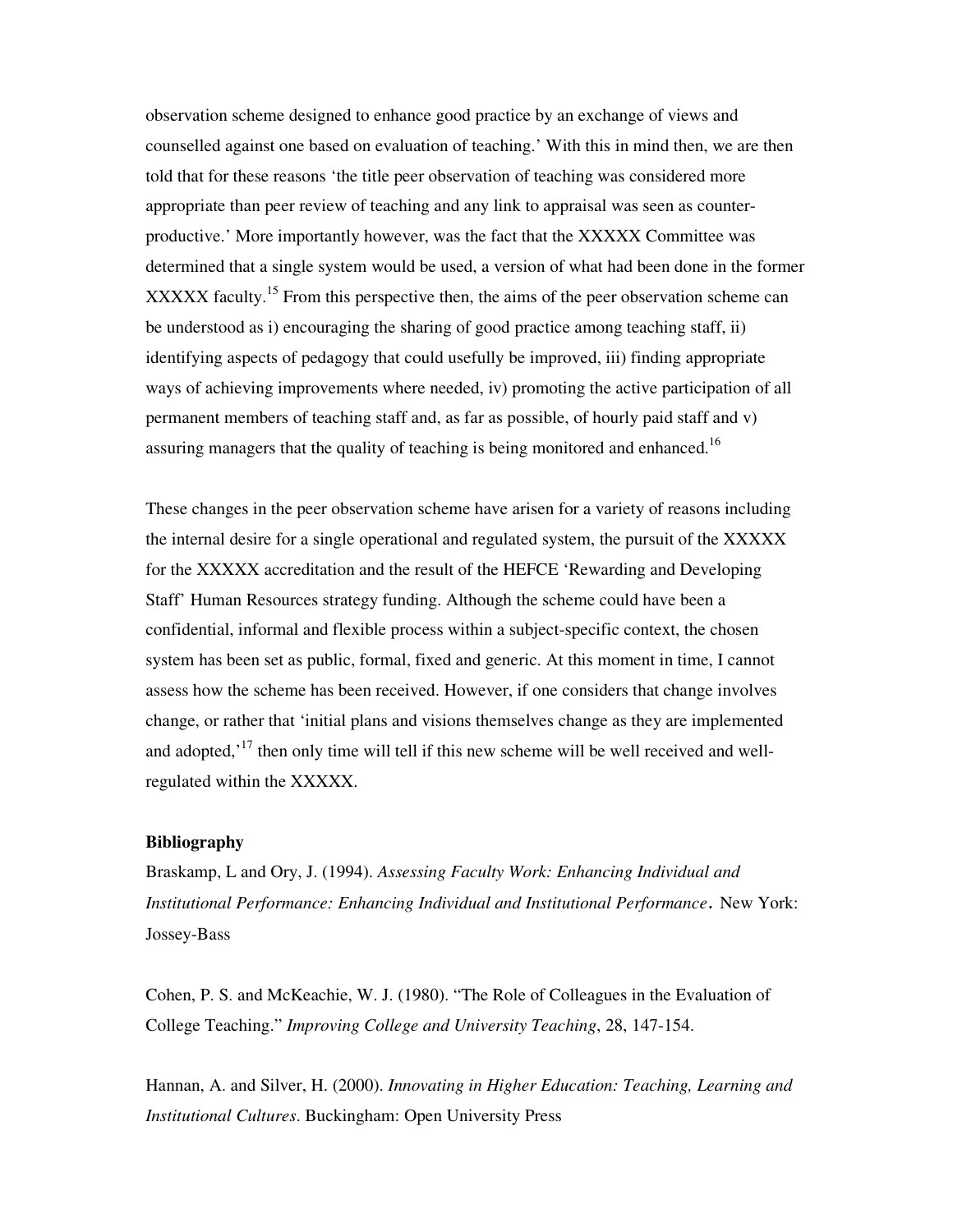Mabey, C and Lles, P. (Eds). (1994). *Managing Learning*. London: Routledge

McNay, I. (Ed.). (2000). *Higher Education and its Communities*. Buckingham: Open University Press

Ramsden, P. (1998). *Learning to Lead in Higher Education*. London: Routledge

Rogers, A. (1986). *Teaching Adults*. Buckingham: Open University Press.

#### **Electronic Sources**

Barajas Frutos, M. "Virtual Learning Environments for Higher Education." http://www.pjb.co.uk/npl/bp34.htm. (accessed 01/07/2003)

Bath Spa University College. "Peer Observation of Teaching." http://www.bathspa.ac.uk/quality-and-standards/public/institutional-audit/sed/sedsections/sed-15.htm. (accessed 01/07/2003)

Bath Spa University College. "Quality and Standards." http://www.bathspa.ac.uk/qualityand-standards/public/institutional-audit/sed/sed-sections/sed-15.htm#Peer%20observation%20of%20teaching. (accessed 01/07/2003)

Bath Spa University College. "Peer Observation Scheme." http://www.bathspa.ac.uk/qualityand-standards/public/quality-assurance-committees/academic-board/subcommittees-ofacademic-board.htm/learning&teaching/l&tpapers-minutes/oct-2002/peer-obs-proposedscheme.doc. (accessed 01/07/2003)

Gill, K. "Peer Observation of Teaching." http://www.bathspa.ac.uk/quality-andstandards/public/quality-assurance-committees/academic-board/subcommittees-of-academicboard.htm/learning&teaching/l&tpapers-minutes/may-2002/l16.doc. (accessed 01/07/2003)

Goddard, J. "The Local and Regional Role of Higher Education – Published in *Parliamentary Brief October 1997*." http://www.ncl.ac.uk/curds/univ/pbr-18-8.htm. (accessed 01/07/2003)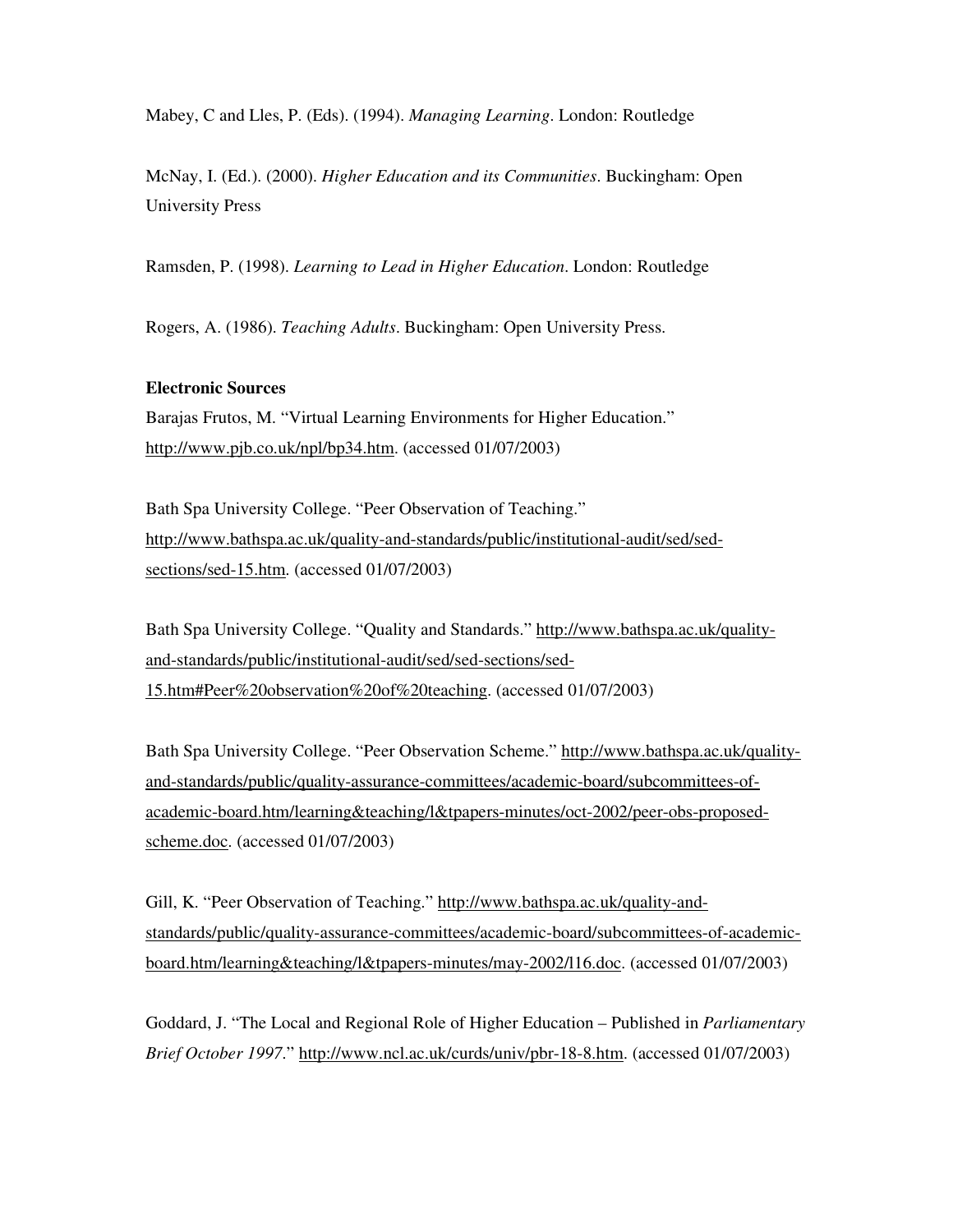Learning and Teaching Support Network. "Change Thinking, Change Practices." http://www.ltsn.ac.uk/genericcentre/index.asp?id=18747. (accessed 01/07/2003)

Learning and Teaching Support Network. "Education Subject Centre: Advanced Learning and Teaching in Education." www.escalate.ac.uk. (accessed 01/07/2003)

New Mexico State University. "Can Peer Observation Improve Teaching?" http://www.lgu.ac.uk/deliberations/forum/peer-obs.html. (accessed 01/07/2003)

Ohio State University. "Peer Observations Guideleines and Recommendations Based on Peter Seldin's Changing Practices in Evaluating Teaching." http://www1.umn.edu/ohr/teachlearn/peer\_review/guidelines.html. (accessed 01/07/2003)

Quality Assurance Agency for Higher Education. "Strategic Plan 2003-2005." http://www.qaa.ac.uk/aboutqaa/strategic\_plan\_2003/planning.htm (accessed 01/07/2003)

Svinicki, M. "Preparing for Peer Observation." http://www.utexas.edu/academic/cte/PeerObserve.html. (accessed 01/07/2003) University of North Carolina at Chapel Hill. "Peer Observation of Classroom Teaching." http://ctl.unc.edu/fyc15.html. (accessed 01/07/2003)

University of Sussex. "Peer Observation of Teaching." http://216.239.41.100/search?q=cache:NtV3qRyhZhEJ:www.sussex.ac.uk/Units/TLDU/peerp ol.pdf+peer+observation+at+the+university+of+sussex&hl=en&ie=UTF-8. (accessed 01/07/2003)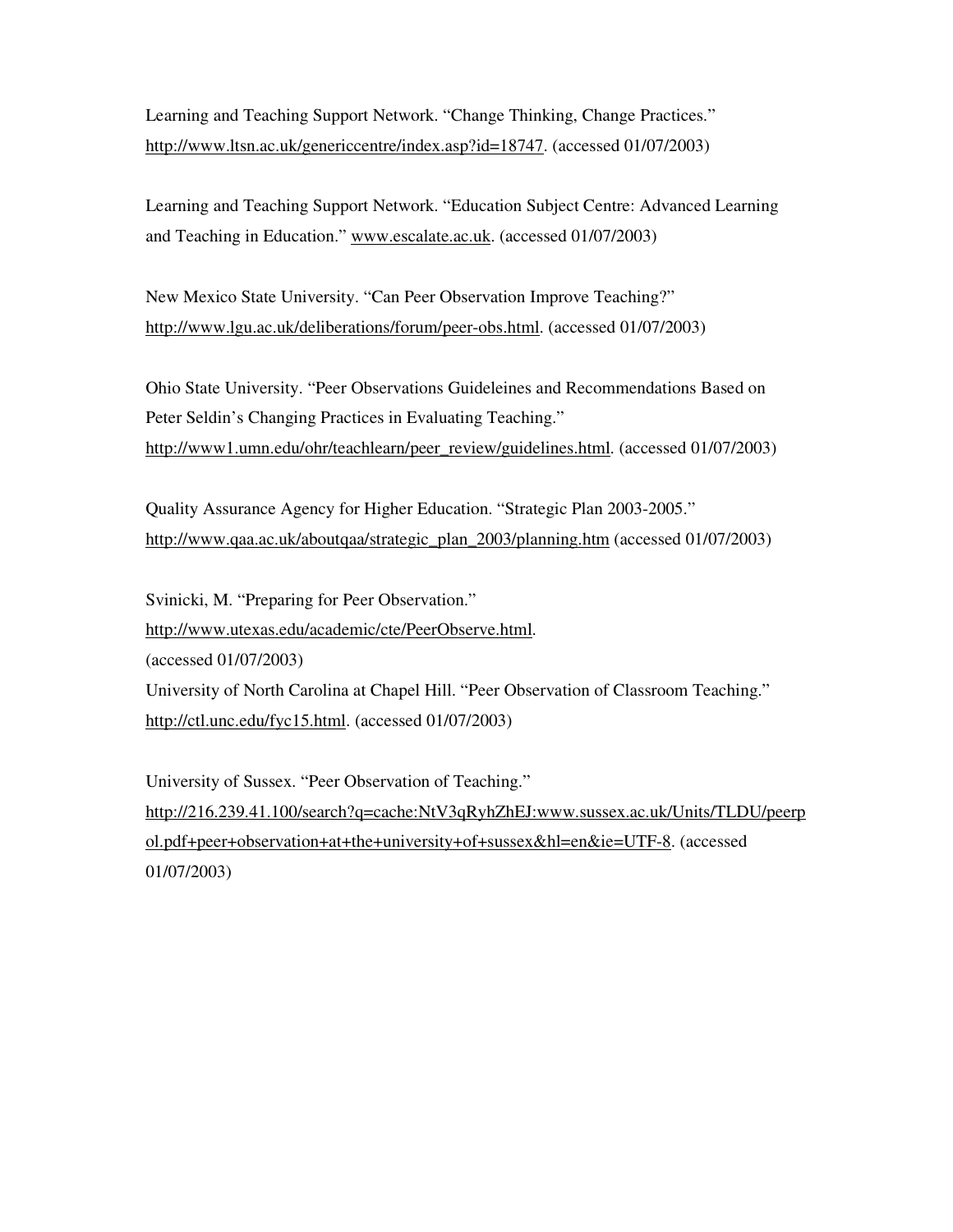**Notes** 

<sup>1</sup> Quality Assurance Agency for Higher Education. "Strategic Plan 2003-2005." http://www.qaa.ac.uk/aboutqaa/strategic\_plan\_2003/planning.htm (accessed 01/07/2003)

 $2$  As Europe moves towards a knowledge-based economy and society, social and technological changes are requiring new ways to access knowledge. New information and technology systems are resulting in new ways for flexible education and training. "Virtual campuses" are emerging. "Virtual learning environments" are being created by organising the learning environment in new ways, based on different technological configurations for learning and communicating between peers and teachers. Barajas Frutos, M. "Virtual Learning Environments for Higher Education." http://www.pjb.co.uk/npl/bp34.htm. (accessed 01/07/2003)

 $3$  As befits the highly centralised system of governance which characterises the UK, most processes of public policy formation ignore the English regional dimension. However, such a criticism cannot laid at the door of the Dearing Inquiry which devotes a whole chapter and one of its 14 supporting reports to the local and regional role of higher education. The report identifies as one of the purposes of higher education as serving "the need for an adaptable, sustainable, knowledge based economy at local, regional and national levels" but recognises that currently "the local and regional involvement of institutions is patchy" and "needs to turn to active and systematic engagement." Goddard, J. "The Local and Regional Role of Higher Education – Published in *Parliamentary Brief October 1997*." http://www.ncl.ac.uk/curds/univ/pbr-18-8.htm. (accessed 01/07/2003)

<sup>4</sup> New Mexico State University. "Can Peer Observation Improve Teaching?" http://www.lgu.ac.uk/deliberations/forum/peer-obs.html. (accessed 01/07/2003)

<sup>5</sup> Learning and Teaching Support Network. "Education Subject Centre: Advanced Learning and Teaching in Education." www.escalate.ac.uk. (accessed 01/07/2003)for an over-view of these different Peer observation schemes .

<sup>6</sup> Staff handout for School of Historical and Cultural Studies Peer Observation Meeting (29/03/2003)

 $7$  Cohen and McKeachie (1980) identified ten aspects of teaching that peers are most competent to evaluate about teaching. Articles on peer evaluation of teaching suggest that all of these aspects can be used during the peer review process including i) mastery of course content, ii) Selection of course content, iii) course organization, iv) appropriateness of course objectives, v) appropriateness of instructional materials, vi) appropriateness of evaluative devices, vii) appropriateness of methodology used to teach specific content areas, viii) commitment to teaching and concern for student learning, ix) student achievement, based on performance on exams and projects and x) support of departmental instructional efforts. A review of these aspects is facilitated by a teaching portfolio prepared by the instructor and made available to peer observers. Svinicki, M. "Preparing for Peer Observation." http://www.utexas.edu/academic/cte/PeerObserve.html. (accessed 01/07/2003)

<sup>8</sup> University of North Carolina at Chapel Hill. "Peer Observation of Classroom Teaching." http://ctl.unc.edu/fyc15.html. (accessed 01/07/2003)

<sup>9</sup> Braskamp, L and Ory, J. (1994). *Assessing Faculty Work: Enhancing Individual and Institutional Performance: Enhancing Individual and Institutional Performance, New York: Jossey-Bass* 

<sup>10</sup> University of Sussex. "Peer Observation of Teaching." http://216.239.41.100/search?q=cache:NtV3qRyhZhEJ:www.sussex.ac.uk/Units/TLDU/peerpol.pdf+peer+obser vation+at+the+university+of+sussex&hl=en&ie=UTF-8. (accessed 01/07/2003)

<sup>11</sup> University of Sussex. "Peer Observation of Teaching." http://216.239.41.100/search?q=cache:NtV3qRyhZhEJ:www.sussex.ac.uk/Units/TLDU/peerpol.pdf+peer+obser vation+at+the+university+of+sussex&hl=en&ie=UTF-8. (accessed 01/07/2003)

<sup>12</sup> Staff handout for School of Historical and Cultural Studies Peer Observation Meeting (29/03/2003)

<sup>13</sup> Staff handout for School of Historical and Cultural Studies Peer Observation Meeting (29/03/2003)